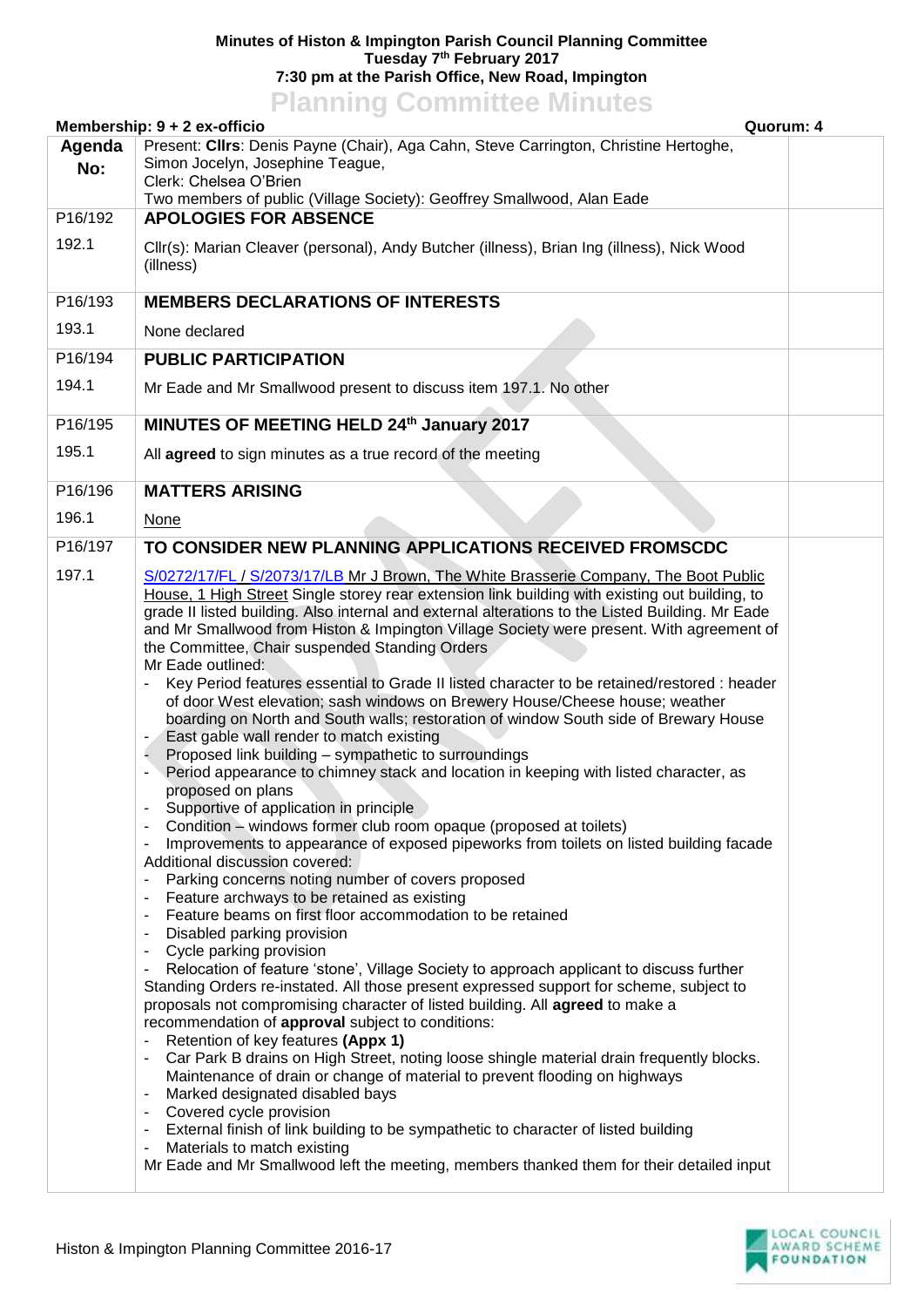| 197.2   | S/3617/16/FL Mr Silk, 12a Narrow Lane, Histon First floor rear dormer to existing bungalow<br>and new two storey side annexe. Site and access reviewed, all agreed to make a                                                                                                                                                                                                                                                                                                                                                                                                                   |                                   |
|---------|------------------------------------------------------------------------------------------------------------------------------------------------------------------------------------------------------------------------------------------------------------------------------------------------------------------------------------------------------------------------------------------------------------------------------------------------------------------------------------------------------------------------------------------------------------------------------------------------|-----------------------------------|
|         | recommendation of approval conditioning use of annexe ancillary to the residential property<br>known as 12a Narrow Lane                                                                                                                                                                                                                                                                                                                                                                                                                                                                        |                                   |
| 197.3   | S/0192/17/FL Wendy Price, 49 Melvin Way, Histon Proposed single storey front extension.<br>Al agreed to make a recommendation of approval                                                                                                                                                                                                                                                                                                                                                                                                                                                      |                                   |
| 197.4   | S/0191/17/FL Mr J Faissat, 31 Merton Road, Histon Single storey rear extension. Plot<br>reviewed, all agreed to make a recommendation of approval                                                                                                                                                                                                                                                                                                                                                                                                                                              |                                   |
| 197.5   | S/0162/17/FL Mr Nick Gilmour, 22 Pages Close, Histon Single storey side kitchen and<br>entrance porch extension infill of existing ground floor extension and new roof. Al agreed to<br>make a recommendation of approval                                                                                                                                                                                                                                                                                                                                                                      |                                   |
| 197.6   | S/0143/17/LD Mr Sam Boden, 1 Clay Close Lane, Impington Lawful Development certificate<br>for proposed single storey rear extension. For information only. Noted                                                                                                                                                                                                                                                                                                                                                                                                                               |                                   |
| 197.7   | S/2154/16/FL Carole Cornell, 7 Cambridge Road, Impington Erection of a new three bed<br>detached dwelling and parking. 14 day amendment - amendments to design including<br>windows of new dwelling. All agreed to make a recommendation of approval                                                                                                                                                                                                                                                                                                                                           |                                   |
| P16/198 | <b>To Accept Clerks Report</b>                                                                                                                                                                                                                                                                                                                                                                                                                                                                                                                                                                 |                                   |
| 198.1   | Report provided to all (Appx 1) covering: SCDC Decision Notices; SCDC Training; SCDC<br>Local Plan, accepted<br>North West Cambridge - written update from Cllr Ing to be circulated                                                                                                                                                                                                                                                                                                                                                                                                           |                                   |
| P16/199 | To Receive Up-Date on Northstowe                                                                                                                                                                                                                                                                                                                                                                                                                                                                                                                                                               |                                   |
| 199.1   | No Update                                                                                                                                                                                                                                                                                                                                                                                                                                                                                                                                                                                      |                                   |
|         |                                                                                                                                                                                                                                                                                                                                                                                                                                                                                                                                                                                                |                                   |
| P16/200 | <b>Consultations</b>                                                                                                                                                                                                                                                                                                                                                                                                                                                                                                                                                                           |                                   |
| 200.1   | <b>None</b>                                                                                                                                                                                                                                                                                                                                                                                                                                                                                                                                                                                    |                                   |
| P16/201 | To Consider Other Planning Correspondence and Report                                                                                                                                                                                                                                                                                                                                                                                                                                                                                                                                           |                                   |
| 201.1   | Assets of Community Value To agree recommendation for February Full Council. Following<br>a full discussion, agreed to make a recommendation: To agree process and seek sanction<br>of Full Council to proceed with ACV Nominations for both Infant School site and playing field<br>(as separate nominations)                                                                                                                                                                                                                                                                                 | <b>Feb Full</b><br><b>Council</b> |
| 201.2   | Listed Building noting planning application for The Boot, agreed to close item for listing of                                                                                                                                                                                                                                                                                                                                                                                                                                                                                                  |                                   |
| 201.3   | building known locally of the 'cheese house'<br>Buxhall Farm Detailed Archaeological Report from Mr Oates (Histon & Impington<br>Archaeology Group) provided to all. During the Local Plan and SHLAA consultations, the<br>Parish Council submitted various representations against the development of 400 houses as<br>proposed for this site at the time. Many of the planning considerations raised are still<br>relevant; drainage, wildlife, archaeology, Green Belt, access. No formal planning<br>representations have since been made for this site. Committee will continue to review |                                   |
| 201.4   | development opportunities on this on a case by case basis<br>Neighbourhood Plan Survey comments received from Cllr Ing to be sent to Core Group.<br>Noted, Cllr Payne attending workshop 22 <sup>nd</sup> February, update at next meeting                                                                                                                                                                                                                                                                                                                                                     | <b>Next</b><br>agenda             |
| P16/202 | Date of next meeting(s)                                                                                                                                                                                                                                                                                                                                                                                                                                                                                                                                                                        |                                   |
| 202.1   | Tuesday 28th February 2017                                                                                                                                                                                                                                                                                                                                                                                                                                                                                                                                                                     |                                   |
| P16/203 | Items for next agenda                                                                                                                                                                                                                                                                                                                                                                                                                                                                                                                                                                          |                                   |
|         | Neighbourhood Plan Training Session - update from Cllr Payne<br><b>Meeting Closed: 9:14pm</b>                                                                                                                                                                                                                                                                                                                                                                                                                                                                                                  |                                   |